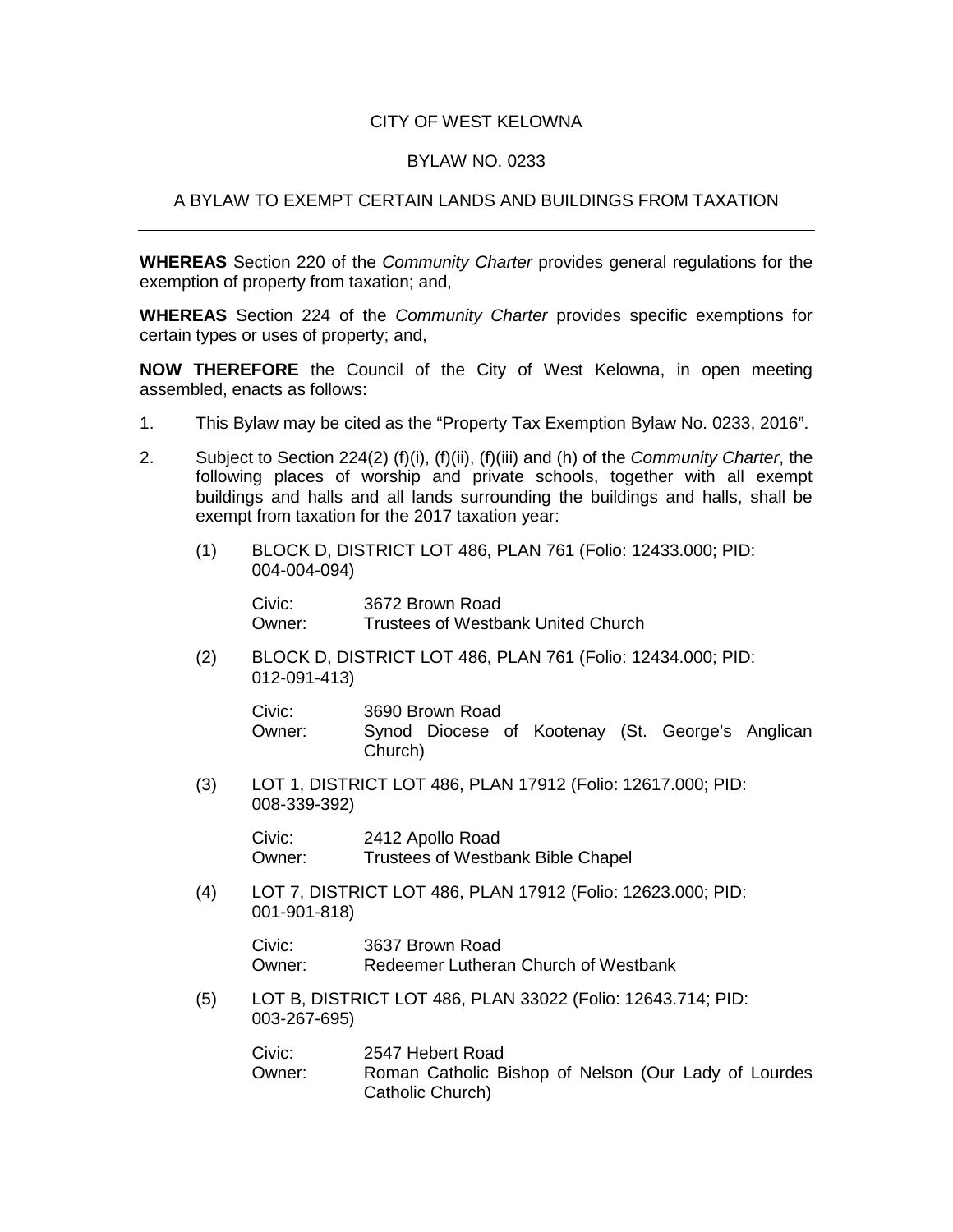(6) LOT A, DISTRICT LOT 486, PLAN 33509 (Folio: 12643.717; PID: 003-164-900)

| Civic: | 2549 Hebert Road                                |
|--------|-------------------------------------------------|
| Owner: | The Trustees of the Congregation of the Highway |
|        | <b>Gospel Hall</b>                              |

(7) LOT 1, DISTRICT LOT 503, PLAN KAP77895 (Folio: 12684.095; PID: 026-263-939)

| Civic: | 2170 McDougall Road                                    |
|--------|--------------------------------------------------------|
| Owner: | The President of the Lethbridge Stake (Church of Jesus |
|        | <b>Christ of Latter Day Saints)</b>                    |

(8) LOT B, PLAN 31241 (Folio: 12713.158; PID: 003-761-801)

| Civic: | 1190 Stevens Road                             |
|--------|-----------------------------------------------|
| Owner: | The B.C. Conference of the Mennonite Brethren |
|        | Churches (Sunridge Community Church)          |

(9) LOT 19, DISTRICT LOT 506, PLAN 29377 (Folio: 12746.675; PID: 004-340-078, PID: 004-340-086, and PID: 004-340-248)

Civic: 2630 Alhambra Drive Owner: Lakeview Heights Baptist Church

(10) LOT A, DISTRICT LOT 506, PLAN 35557 (Folio: 12746.730; PID: 001-736-795)

Civic: 1162 Hudson Road Owner: Grace Lutheran Church of Westbank

(11) LOT 2, DISTRICT LOT 2601, PLAN 34258 (Folio: 14135.112; PID: 003-000-842)

| Civic: | 2011 Daimler Road                                                   |
|--------|---------------------------------------------------------------------|
| Owner: | Christian and Missionary Alliance-Can (Westside Alliance<br>Church) |

(12) LOT A, DISTRICT LOT 3188, PLAN 32791 (Folio: 14590.552; PID: 003-311-791)

| Civic: | 3797 Glenway Road                                     |
|--------|-------------------------------------------------------|
| Owner: | Stach, Edwin G and Ball, James and Montgomery, Darren |
|        | (Glenrosa Congregation of Jehovah's Witnesses)        |

(13) LOT A, DISTRICT LOT 3188, PLAN 34442 (Folio: 14590.670; PID: 002-976-951)

| Civic: | 3718 Glenway Road                    |
|--------|--------------------------------------|
| Owner: | <b>Powers Creek Community Church</b> |

(14) LOT 1, DISTRICT LOT 3189, PLAN 36431 (Folio: 14626.664; PID: 003-490-823)

| Civic: | 3155 Glenrosa Road                     |
|--------|----------------------------------------|
| Owner: | B.C. Corp Seventh Day Adventist Church |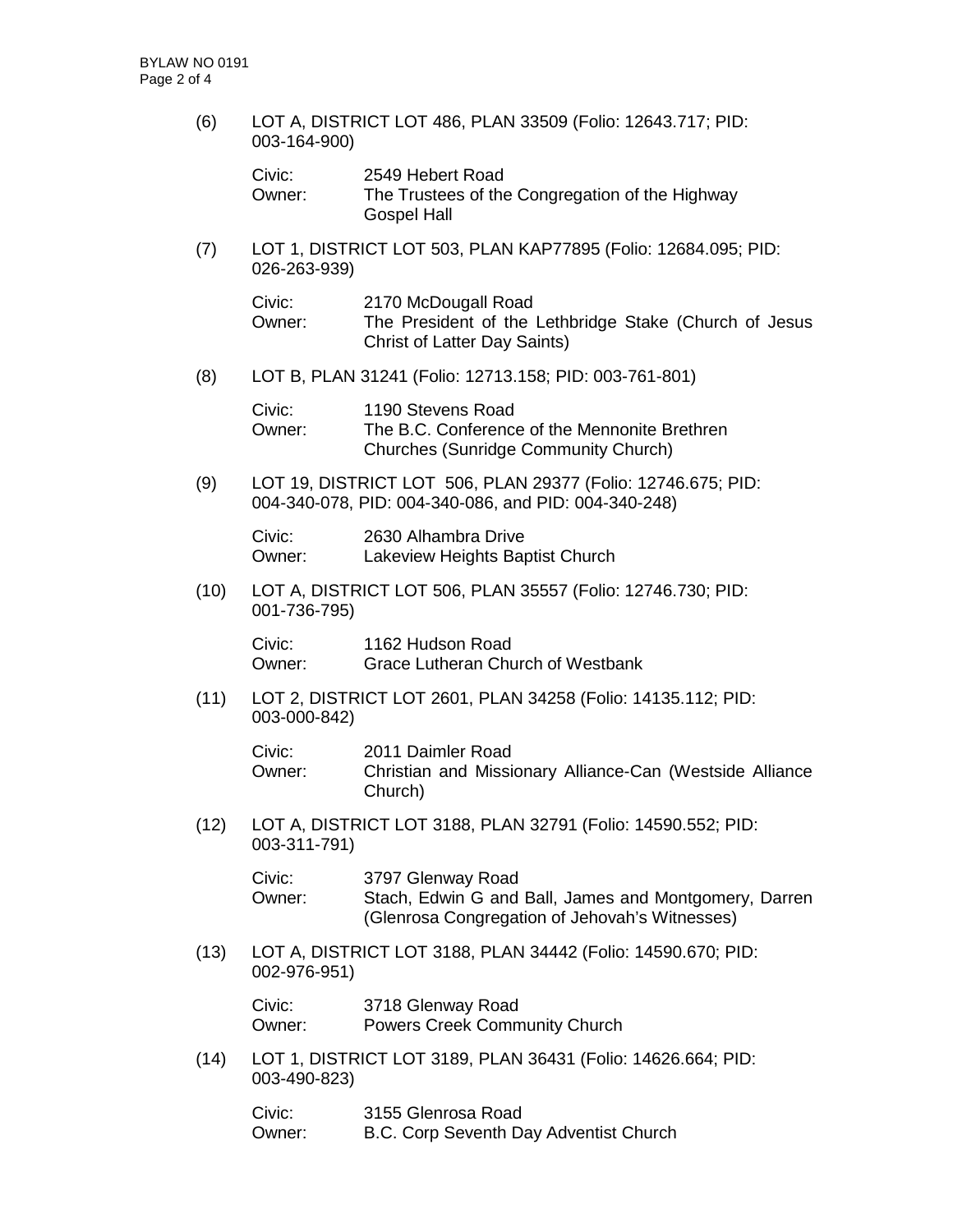(15) DISTRICT LOT 3480, PLAN B5391 (Folio: 14711.000; PID: 011-347-678)

Civic: 2600 Hebert Road Owner: Pentecostal Assembly of Canada (Emmanuel Assembly)

- 3. Subject to Section 224 (2)(a) of the *Community Charter*, the following Miscellaneous Non-Profit lands and improvements, unless otherwise specified, shall be exempt from taxation for the 2017 taxation year:
	- (1) LOT 1, PLAN 7108 (Folio: 12270.000; PID: 010-024-115)

| Civic: | 1449 Green Bay Road  |
|--------|----------------------|
| Owner: | Green Bay Bible Camp |

And

DISTRICT LOT 5205 (Folio: 15592.000)

Civic: 1449 Green Bay Road Owner: Green Bay Bible Camp

(2) LOT 4, DISTRICT LOT 486, PLAN 761 (Folio: 12435.001; PID: 010-854-207 and PID: 012-091-456)

> Civic: 2466 Main Street<br>Owner: Westbank Lions C Westbank Lions Community Development Society

(3) LOT 15, DISTRICT LOT 486, PLAN 18115 (Folio: 12643.018; PID: 008- 313-857)

Civic: 2545 Churchill Road Owner: Central Okanagan Community Food Bank Society

(4) LOT A, DISTRICT LOT 3189, PLAN KAP68635 (Folio: 14626.035; PID: 024-973-246)

Civic: 3031 McIver Road Owner: Morning Star Bible Camp

(5) LOT 96, DISTRICT LOT 3481, PLAN 20022 (Folio: 14732.099; PID: 007- 928-190

| Civic: | 2829 Inverness Road                             |
|--------|-------------------------------------------------|
| Owner: | Central Okanagan School District #23 (Leased by |
|        | Okanagan Boys and Girls Club)                   |

- 4. Subject to Section 224 (2)(a) of the *Community Charter*, the following Miscellaneous Non-Profit lands and improvements, unless otherwise specified, shall be partially exempt (90% of value exempted) from taxation for the 2017 taxation year:
	- (1) LOT 1, PLAN KAP81960, LAND DISTRICT 41 (Folio: 15509.000)

| Civic: | 2372 Dobbin Road |  |  |  |  |                                                    |  |  |  |
|--------|------------------|--|--|--|--|----------------------------------------------------|--|--|--|
| Owner: | Trade)           |  |  |  |  | City of West Kelowna (Greater Westside of Board of |  |  |  |